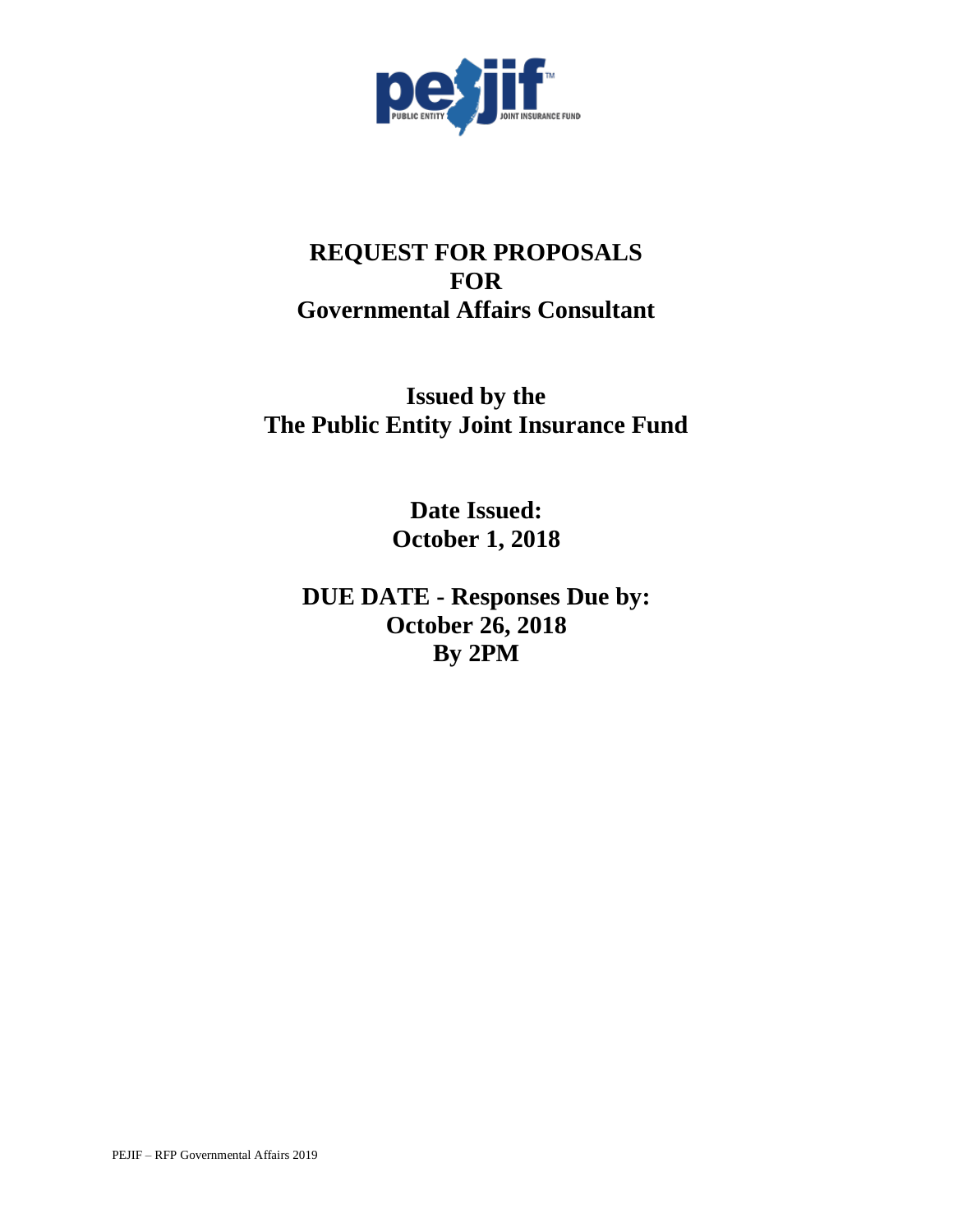

# **REQUEST FOR PROPOSALS (RFP) FOR Governmental Affairs Consultant**

# **I. PURPOSE AND INTENT**

Through this Request for Proposals (RFP), the Public Entity Joint Insurance Fund (hereinafter the "Fund") seeks to engage a vendor as a Governmental Affairs Consultant for the 2019 fund year commencing January 1, 2019 or upon appointment, whichever is later. This contract will be awarded through a fair and open process pursuant to NJSA 19:44A-20.4 et seq.

#### **II. PROPOSAL SUBMISSION**

Submit (a) one original paper copy, clearly marked as the "ORIGINAL" plus an electronic **copy on flash drive in Word format**. The proposal must be addressed to:

> Public Entity Joint Insurance Fund c/o NIP Group, Inc. 900 Route 9 North / Suite 503 Woodbridge, New Jersey 07095 **The proposal must be received by October 26, 2018 at 2:00 p.m.**

#### **Faxed or E-Mailed proposals will NOT be accepted.**

#### **Any inquiry concerning this RFP should be directed in writing to:**

Madeline Delgado Executive Assistant to the President Public Entity Joint Insurance Fund 900 Route 9 North / Suite 503 Woodbridge, NJ 07095

All documents/information submitted in response to this solicitation shall be available to the general public as required by the New Jersey Open Public Records Act N.J.S.A. 47:1A-1 et seq. The Fund will not be responsible for any costs associated with the oral or written and/or presentation of the proposals. The Fund reserves the right to reject any and all proposals, with or without cause, and waive any irregularities or informalities in the proposals. The Fund further reserves the right to make such investigations as it deems necessary as to the qualifications of any and all vendors submitting proposals. In the event that all proposals are rejected, the Fund reserves the right to re-solicit proposals.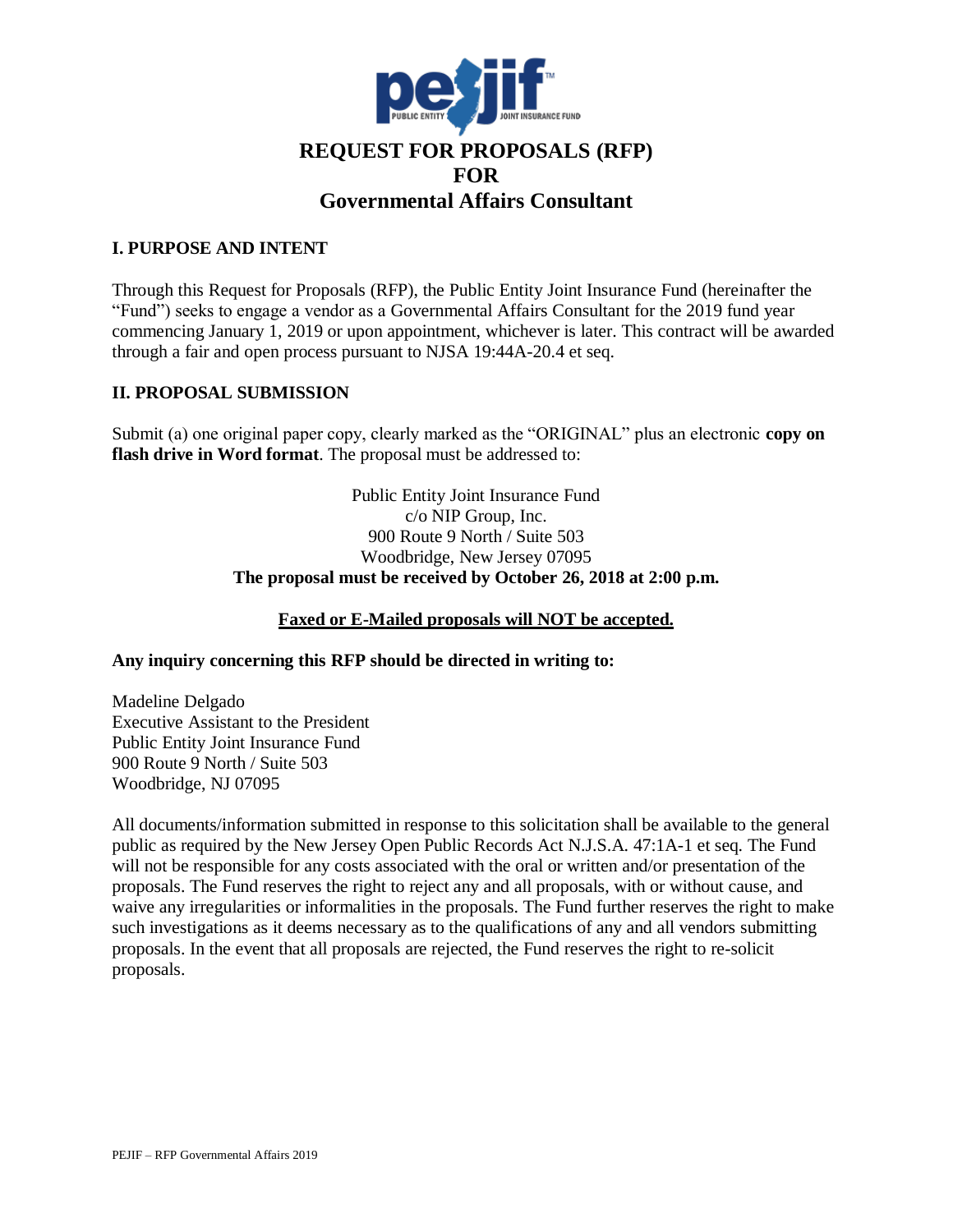

# **III. GENERAL INFORMATION ON THE FUNCTIONS OF THE FUND**

The Fund is organized pursuant to NJSA 40A: 10-36 to provide property/casualty insurance to its member local units. The Fund also provides its members with a comprehensive risk control and claims management program. The Fund is controlled by Board of Fund Commissioners that annually elects an executive committee. The Fund is regulated by the Department of Banking and Insurance and the Department of Community affairs.

#### **IV. SCOPE OF SERVICES**

1) Keep the PEJIF apprised of all significant New Jersey legal, regulatory and public affairs developments that potentially affect the operations and financial condition of the Fund.

2) Provide advice and counsel on strategy for responding to changes in the New Jersey legal and regulatory environment.

3) Work within the governmental lobbying system to effectively represent and communicate the PEJIF's interests to legislative and regulatory decision-makers.

4) Where requested, assist in the PEJIF's marketing efforts to prospective municipalities.

#### **V. MANDATORY CONTENTS OF PROPOSAL**

In its proposal, the firm must include the following:

1) Contact Information: Provide the name and address of the firm, the name, telephone number, fax number, and e-mail address of the individual responsible for the preparation of the proposal.

2) A fee proposal for the 2019 fund year.

3) An executive summary of not more than two pages identifying and substantiating why the vendor is best qualified to provide the requested services.

4) A staffing plan listing those persons who will be assigned to the engagement if the vendor is selected, including the designation of the person who would be the vendor's officer responsible for all services required under the engagement. This portion of the proposal should include the relevant resume information for the individuals who will be assigned. This information should include, at a minimum, a description of the person's relevant professional experience, years and type of experience, and number of years with the vendor. Also include a copy of the data forms required by the Department of Banking and Insurance pursuant to NJAC  $11:15 - 2.6$  (c) 8.

5) A description of the vendor's experience in performing services of the type described in this RFP. Specifically identify client size and specific examples of similarities with the scope of services required under this RFP.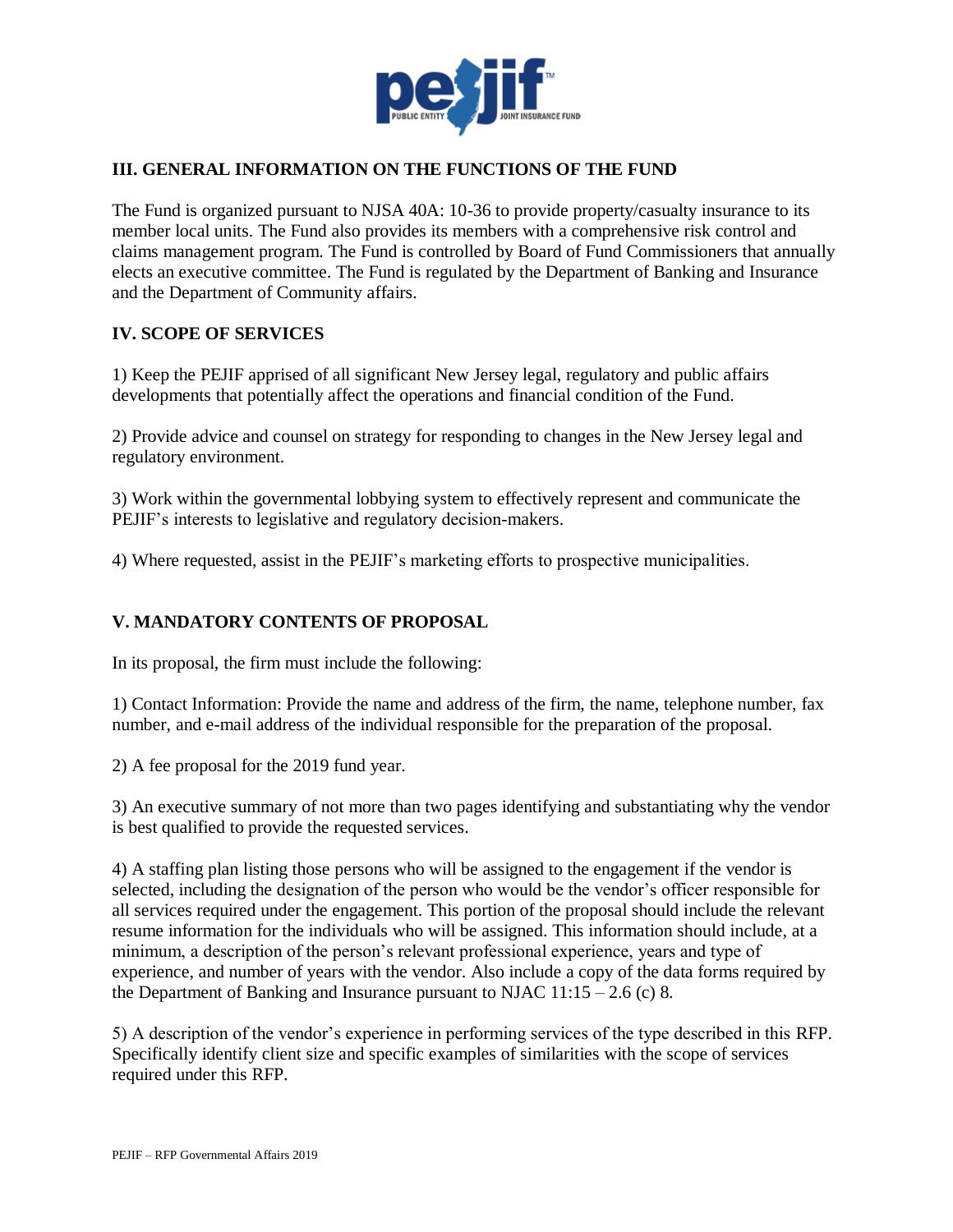

6) A description of resources of the vendor (i.e., background, location, experience, staff resources, financial resources, other resources, etc.).

7) The location of the office, if other than the vendor's main office, at which the vendor proposes to perform services required under this RFP. Describe your presence in New Jersey. Specifically, the vendor must state in its proposal whether or not the vendor is registered as a small business enterprise ("SBE") with the New Jersey Commerce and Economic Growth Commission New Jersey's Set-Aside Program.

8) Provide references including the contact names, titles and phone numbers.

9) In its proposal, the vendor must identify any existing or potential conflicts of interest, and disclose any representation of parties or other relationships that might be considered a conflict of interest with regard to this engagement, or the Fund.

### **VI. INTERVIEW**

The Fund reserves the right to interview any or all of the applicants submitting a proposal. Although interviews may take place, the proposal should be comprehensive and complete on its face. The Fund reserves the right to request clarifying information subsequent to submission of the proposal.

#### **VII. SELECTION PROCESS**

All proposals will be reviewed to determine responsiveness. Non-responsive proposals will be rejected without evaluation. For vendors that satisfy the minimum requirements, the Fund will evaluate proposals based on the following evaluation criteria, separate or combined in some manner, and not necessarily listed in order of significance:

(a) The vendor's general approach to providing the services required under this RFP.

(b) The vendor's documented experience in successfully completing contracts of a similar size and scope to the engagement addressed by this RFP

(c) The qualifications and experience of the vendor's management, supervisory or other key personnel assigned to the engagement, with emphasis on documented experience in successfully completing work on contracts of similar size and scope to the services required by this RFP.

(d) The overall ability of the vendor to mobilize, undertake and successfully complete the engagement within the timeline. This criterion will include, but not be limited to, the following factors: the number and qualifications of management, supervisory and other staff proposed by the vendor to perform the services required by this RFP; the availability and commitment to the engagement of the vendor's management, supervisory and other staff proposed; the vendor's contract management plan, including the vendor's contract organizational chart.